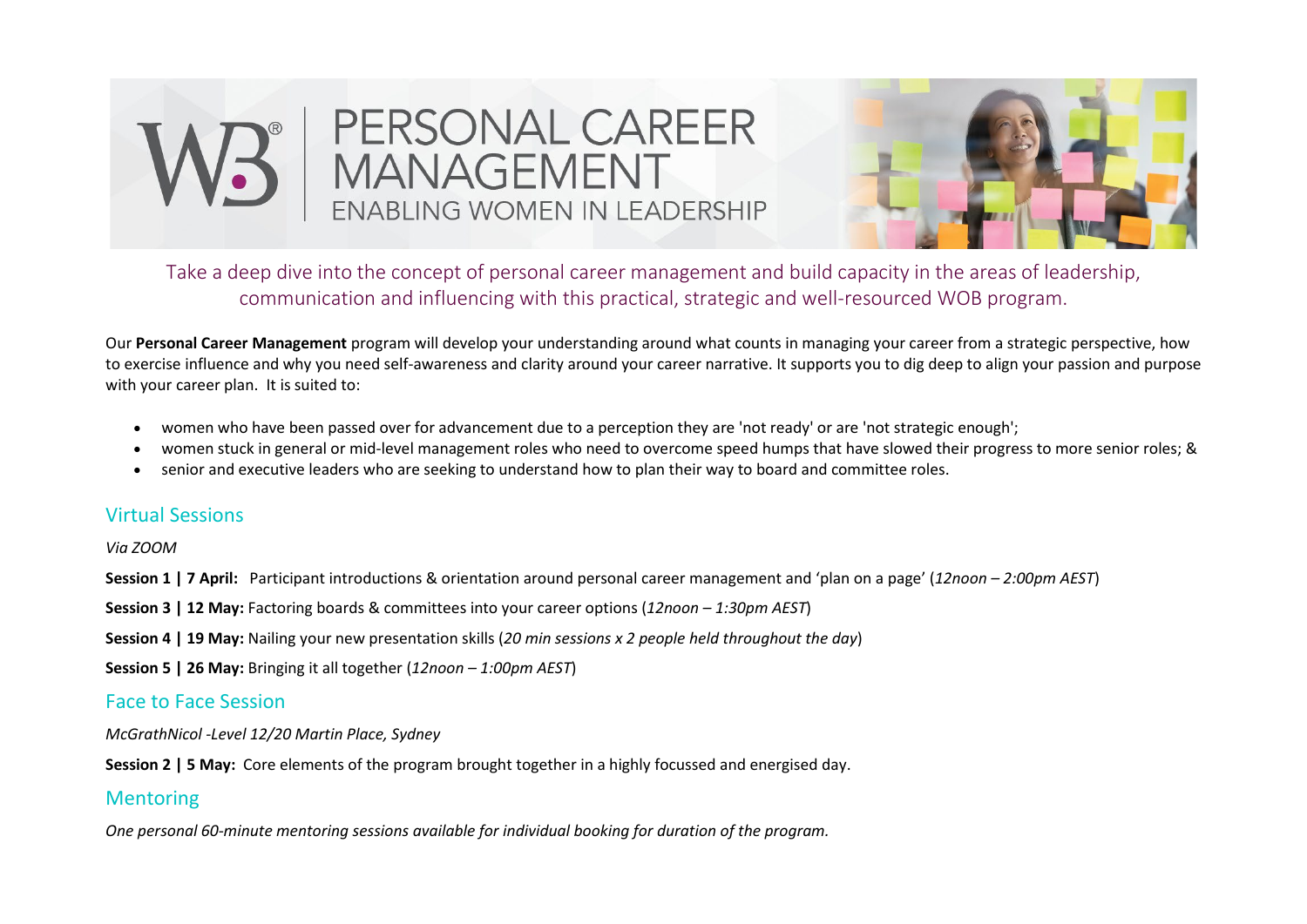

| <b>Session</b><br><b>Number</b> | Date / Delivery   Session Title                                            |                                                                                              | <b>Overview / Learning Outcomes</b>                                                                                                                                                                                                                                                                                                                                                                                                                                                                                                                                                                                                                                                                                                            | <b>Lead Presenters</b>                             |
|---------------------------------|----------------------------------------------------------------------------|----------------------------------------------------------------------------------------------|------------------------------------------------------------------------------------------------------------------------------------------------------------------------------------------------------------------------------------------------------------------------------------------------------------------------------------------------------------------------------------------------------------------------------------------------------------------------------------------------------------------------------------------------------------------------------------------------------------------------------------------------------------------------------------------------------------------------------------------------|----------------------------------------------------|
| <b>Session 1</b>                | 7 April<br>$(12noon -$<br>2:00pm AEST)<br>VIA ZOOM                         | Module 1:<br>Introduction &<br>Orientation to the<br>Key Elements of<br>Career<br>Management | Meet the cohort; introduce the program; participant expectations; goals related<br>to the program and deliverables.<br>Orientation to the concept of personal career management and the 'Plan on a<br>Page' exercise which flows through the program.<br>Develop understanding around what counts in managing your career from a<br>strategic perspective, how to exercise influence and why you need self-<br>awareness and clarity around your: -<br>Career narrative<br>Ambitions & goals<br>Strengths<br>$\overline{\phantom{a}}$<br>Purpose & values<br>Influence & impact<br>Specialist skills & industry knowledge<br>Transferable skills<br>Work preferences<br>Homework will be assigned as preparation for key elements of Session 2 | Claire Braund<br><b>Ruth Medd</b><br>Sheena Wilson |
| <b>Session 2</b>                | 5 May<br>$(8:45$ am –<br>5:00pm AEST)<br>Face to Face<br><b>SYDNEY CBD</b> | Welcome<br>$8:45$ am - $9:00$ am                                                             | Welcome to the face-to-face day; presenter introductions and program outline.<br>$\bullet$                                                                                                                                                                                                                                                                                                                                                                                                                                                                                                                                                                                                                                                     | Claire Braund                                      |
|                                 |                                                                            | Module 2<br>$9:00$ am - 10:30am<br>Harnessing the<br>power of connected<br>communication     | Understanding the role of influence, connection and presentation skills in your<br>career strategy.<br>Recognising presentation behaviours that limit your influence.<br>Developing your presence and increasing your confidence in your ability as a<br>presenter.<br>Using storytelling strategically to increase rapport and connection.<br>Valuable communication techniques that can be applied immediately.<br>$\bullet$<br>The ability to use your presentations to influence key stakeholders and enhance<br>career and leadership goals.                                                                                                                                                                                              | Mariette Rups-<br>Donnelly                         |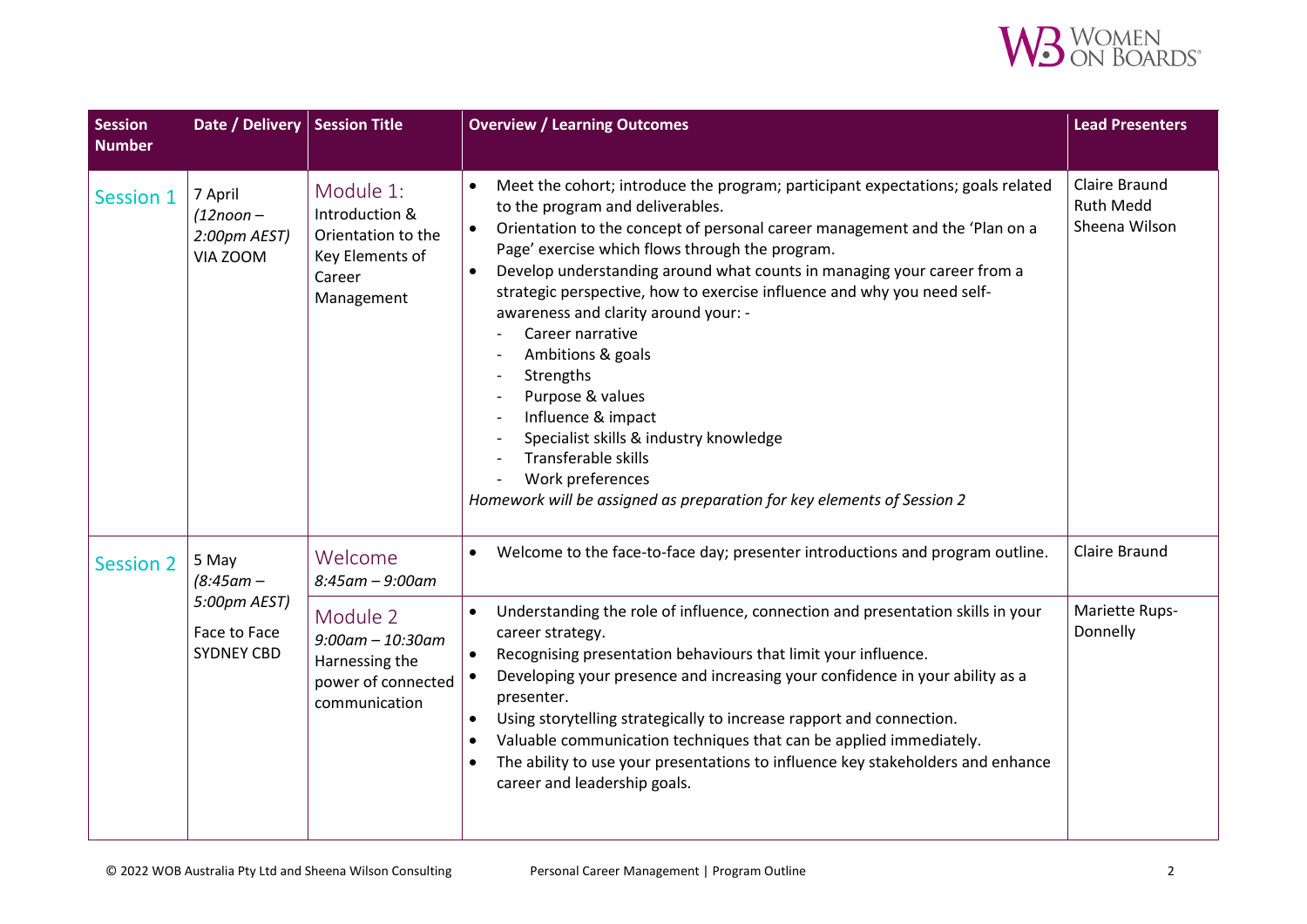

| <b>Session</b><br>Number | Date / Delivery   Session Title |                                                                                                              | <b>Overview / Learning Outcomes</b>                                                                                                                                                                                                                                                                                                                                                                                                                                                                                                                                                                                                                                                                                                                                                                                                                                                                                                                                | <b>Lead Presenters</b>         |
|--------------------------|---------------------------------|--------------------------------------------------------------------------------------------------------------|--------------------------------------------------------------------------------------------------------------------------------------------------------------------------------------------------------------------------------------------------------------------------------------------------------------------------------------------------------------------------------------------------------------------------------------------------------------------------------------------------------------------------------------------------------------------------------------------------------------------------------------------------------------------------------------------------------------------------------------------------------------------------------------------------------------------------------------------------------------------------------------------------------------------------------------------------------------------|--------------------------------|
|                          |                                 | Module 3<br>11:00am - 1:00pm<br>Building your 'Plan<br>on a Page' and<br>managing your<br>career             | Discussion: Taking a strategic approach to personal career management.<br>$\bullet$<br>More detailed focus and group discussion and exercises on your 'Plan on a Page'<br>to test understanding and clear articulation of all key elements, including:<br>Your principal career goals<br>Your 'story'  The key messages<br>Your purpose and values<br>Your specialist knowledge and transferable skill<br>Your preferred personal working framework; people, location, level of<br>responsibility, remuneration considerations etc<br>Building your overall career narrative.<br>Career planning and execution - being thoughtful about both elements of<br>$\bullet$<br>personal career management and awareness of need for regular refresh<br>Who can help us?<br>$\bullet$<br>A look at the role that sponsors, mentors, coaches, line managers, board<br>members and others whose advise we can leverage.<br>How do we continue to move forward?<br>$\bullet$ | Sheena Wilson<br>Claire Braund |
|                          |                                 | Module 4<br>$1:45$ pm – $3:15$ pm<br>Creating impact<br>from strategic<br>thinking and<br>strategy execution | How to think and act strategically<br>$\bullet$<br>Appreciate the difference between strategy and strategy execution<br>Be introduced to some strategic planning tools and frameworks to measure and<br>report on strategic outcomes<br>Understand the importance of co-design in strategy and stakeholder<br>engagement                                                                                                                                                                                                                                                                                                                                                                                                                                                                                                                                                                                                                                           | <b>Gillian McFee</b>           |
|                          |                                 | Module 5<br><b>Presentation skills</b><br>$3:45 \text{pm} - 5:00 \text{pm}$                                  | Putting it all into practice.<br>$\bullet$<br>Program exercise: In small groups prepare a one-minute 'best I can do' presentation<br>that reflects back on some aspect of the strategy work done on the day. Present to<br>the whole group and receive feedback.<br>Conclude with "Red Cloak"<br>$\bullet$                                                                                                                                                                                                                                                                                                                                                                                                                                                                                                                                                                                                                                                         | Mariette Rups-<br>Donnelly     |